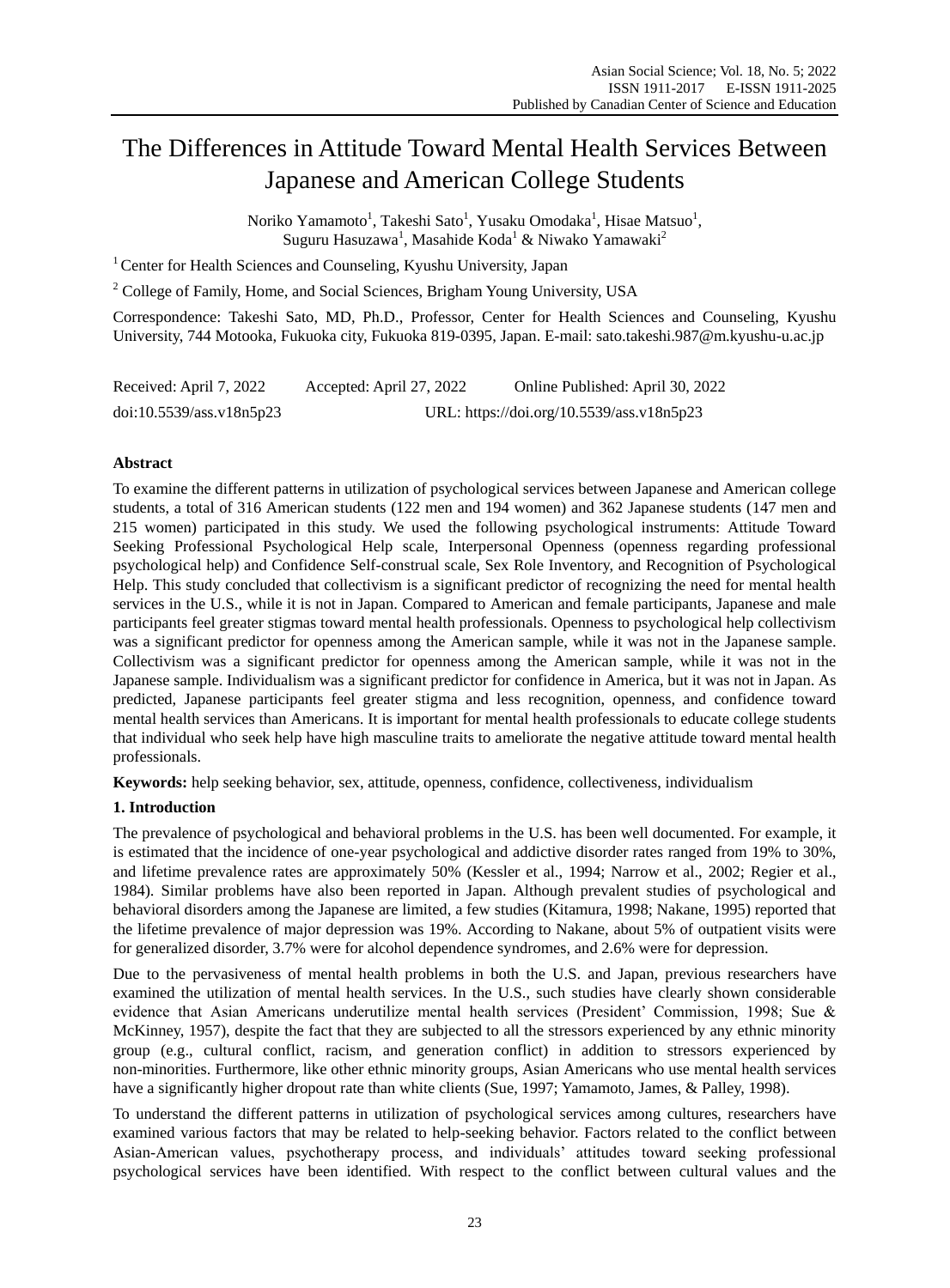psychotherapy process, Root (1995) suggested that talking to a mental health worker about psychological problems may be viewed by Asian Americans as bringing disgrace to their families. Asian Americans simply may not view psychological services as a credible source of help. Supporting this notion, Atkinson, Ponterotto, & Sanchez (1984) found in a study of one Asian American group that Vietnamese Americans had less positive attitudes toward psychological services than did their Anglo American peers.

The vast majority of researchers who examine differences between Asian Americans' and Anglo Americans' attitudes toward mental health professionals suggest that differences in cultural values might be responsible for the differences in attitudes toward mental services. For instance, researchers have examined the effect of acculturation on attitudes toward mental health professionals and found that acculturation mediates such attitudes. That is, Asian American participants who are more acculturated to Anglo American culture have more positive attitudes toward mental health services (Atkinson & Gim, 1989). However, the effect of acculturation cannot be used in cross-national studies because, strictly speaking, acculturation is in fact "the modification of the culture of a minority group or individual as a result of contact with a majority culture (Berry, 2002, p. 26)." Thus, it is not appropriate to examine the effects of acculturation on attitudes toward mental health services using Japanese individuals in Japan because they are the majority group here. Instead, an examination of individualism/ collectivism is appropriate because this dimension reflects individuals' tendencies to act on their cultural values. Because Anglo American culture is considered an individualistic culture while Asian culture is a collective culture, the effect of individualism/collectivism is useful in exploring the different patterns in attitudes toward mental health services cross-nationally. Therefore, the first and second hypotheses of this study are the following:

Hypothesis 1: Different patterns in attitudes toward mental health services exist between citizens of Japan and the U.S. In particular, the Japanese tend to show more negative attitudes toward mental health services than Americans.

Hypothesis 2: The level of individualism/collectivism mediates the difference in attitude toward mental health services between the U.S. and Japan.

Another variable influencing utilization of mental health services is gender. A large amount of empirical research supports the popular belief that men are reluctant to seek help from health professionals, using the theory of genders socialization. That is, in Western societies, "real" men are supposed to be self-reliant, stoic, emotionally controlled, competitive, independent, and successful, while women are supposed to be dependent, emotionally expressive, affectionate, and passive (Addis & Mahalik, 2003). For instance, Berger, Levant, and McMillan (2005) found that men who scored higher on measures of traditional seeking. Supporting this finding, they further found that older men tend to be more egalitarian than young men. Researchers concluded that masculine ideology predicted attitude toward mental services. Currently, the effect of gender on the attitude toward mental health services has shown mixed results in cross-cultural studies. We suspect that such mixed results are due to the exclusion of examining the effect of masculinity/femininity on attitudes toward mental health services. Thus, this study will test the function of masculinity/femininity on attitudes towards mental health professionals. The specific hypothesis is:

Hypothesis 3: Masculinity will predict negative attitudes toward mental health services, while femininity will predict positive attitudes toward mental health professionals.

## **2. Research Methodology**

#### *2.1 Participants and Procedure*

A total of 316 American students (122 men and 194 women) and 362 Japanese students (147 men and 215 women) participated in this study. The American participants were undergraduate students majoring in psychology, while the Japanese participants were undergraduate students from four universities in Japan. For the Japanese data, college professors and instructors who are members of the Japanese Society of College Mental Health were invited to help in collecting data. Four professors and instructors from different universities agreed to collect data in their personal classes on a volunteer basis. The translated version of all measurements and informed consent was given to the volunteer participants.

All international students were excluded from the American and Japanese participant groups for this study. The demographic survey indicated that the American participants (Mean=21.63 years old, SD=5.11, range=18 to 57) tended to be slightly older than the Japanese participants (Mean=19.20 years old, SD=2.45, range 18 to 50); however, the difference in age between American and Japanese participants was not significant. Although previous counseling experience has been found to moderate help-seeking from mental health professionals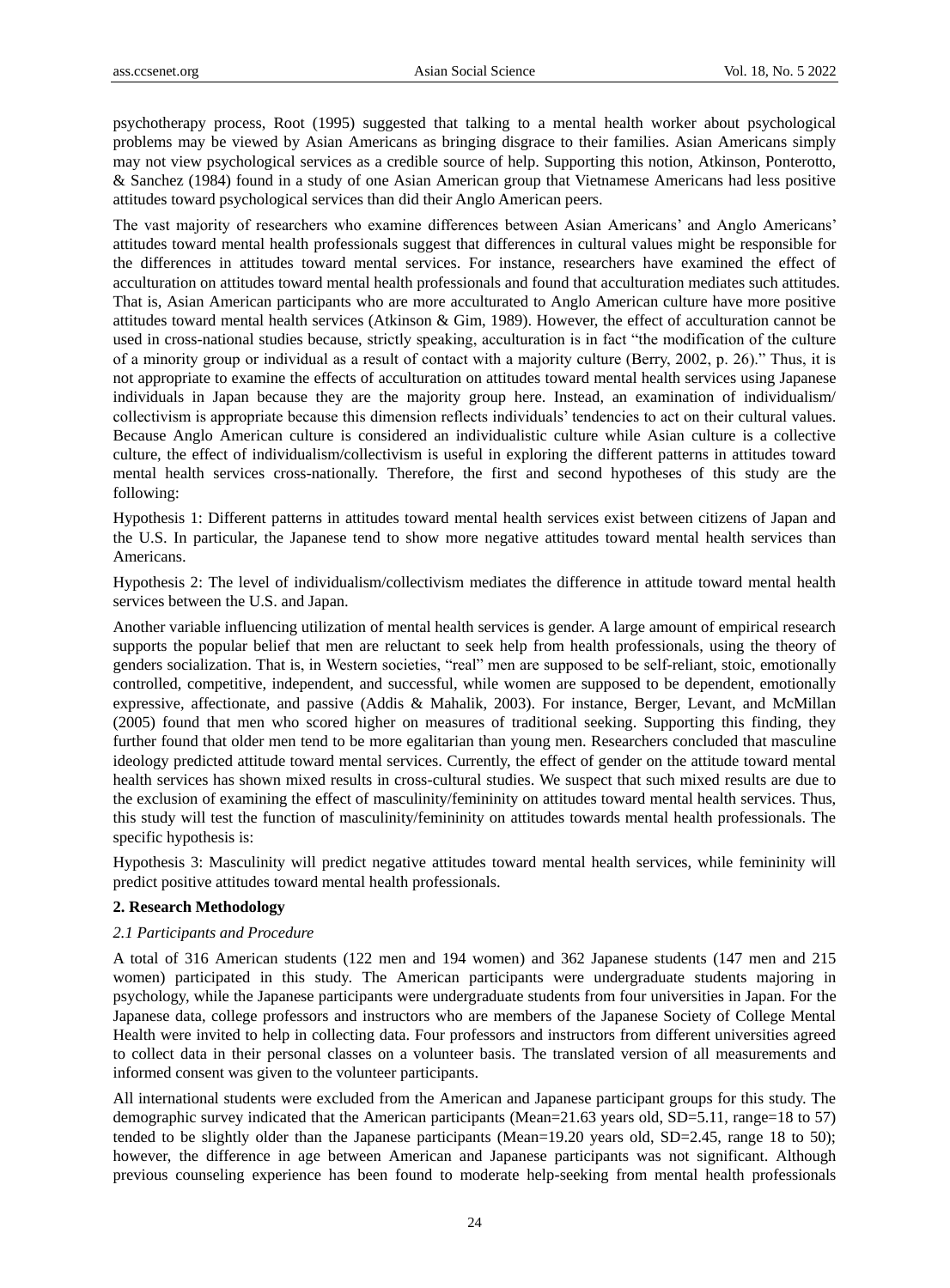(Solberg, Ritsma, & Davis, 1994), only three Japanese participants had past experience with professional counseling. Therefore, previous counseling experience was not included in the further data analysis of this study.

### *2.2 Materials*

*Translation.* All scenarios and measures used in this study were translated from English into Japanese by a professional translator. Materials in Japanese were translated from Japanese into English by a Japanese university instructor fluent in English and Japanese. This individual was not shown the original English version. The original materials and reverse-translated materials (English version) were evaluated by a bilingual psychologist to make sure that the translations were accurate, and content was the same. The analyses of the psychometric properties of the translated version of the scales and English versions are reported in the results section.

# *2.3 Dependent Measure*

#### *Attitude toward seeking professional psychological help scale (ATSPPHS; Fischer & Turner, 1970).*

The ATSPPHS is designated to measure participants' attitude toward seeking professional help and has been widely used cross-nationally (i.e., Al-Darmaki, 2003; Kim & Omizo, 2006; Yamawaki, 2007). This 29-item scale is comprised of four subscales: *Recognition* (recognition of the need for seeking professional help from professionals), *Stigma Tolerance* (tolerance of any stigma attached to seeking professional psychological services), *Interpersonal Openness* (openness regarding professional psychological help), and *Confidence* (confidence in the efficacy of mental health professions in general). Items were rated on a Likert scale ranging from one (*strongly disagree*) to four (*strongly agree*). High scores indicate a negative attitude toward seeking help from mental health professionals. The reported internal consistency of this scale ranged from .83 to.86, with test-retest reliability coefficients ranging from .84 to .89 over an eight-week and a two-week period (Simonsen, Blazina, & Watkins, 2000). In this study, the Chronbach alphas of recognition, stigma, openness, and confidence for American participants were .82, .63, 65, and 64, respectively, while the values for Japanese participants were .59, .63, .71, and .70 respectively.

#### *2.4 Measure of Moderators*

*Self-construal scale (SCS; Singelis, 1994)*. The aim of SCS measures the strength of one's interdependent and independent self-construal. This scale consists of 24 items: twelve items measure interdependent self-construal, while the other twelve items measure independent self-construct. Participants were evaluated on a nine-point Likert scale ranging from one (*strongly disagree*) to nine (*strongly agree*). All items were summed for each subscale, with higher scores indicating the strength of respondents' interdependent and independent self-construct. The coefficient alphas for the independent self-construal measure were .72 for Japanese and .70 for American data; the interdependent self-construal measure was .66 for Japanese and.70 for U.S. data.

*Bem Sex Role Inventry (BSRI; Bem, 1974)*. The BSRI is designated to measure the respondents' gendered personality disposition. It consisted of 60 adjectives on which respondents rate themselves on a seven-point Likert scale, ranging from *never or almost never true* (1) to *always or almost always true* (7). Feminine and masculine scores are then calculated for each respondent and assessed to assign sex-role classification. The coefficient alphas for the masculinity subscale were .86 for Japanese and .87 for American participants; the femininity subscales were .74 for Japanese and .80 for U.S. data.

# **3. Results**

## *3.1 National and Gender Difference on Attitude Toward Mental Health Services*

To examine the different patterns in attitudes toward mental health services between Japan and the U.S. a 2 (country) x 2 (gender) MANOVA was performed on recognition, stigma, openness, and confidence. In line with our hypothesis, there were significant main effects for each country. The follow-up univariate tests indicated that Japanese participants tend to possess less recognition of the need for seeking psychological help, are less open to professional psychological help, less confident in the efficacy of mental health counseling in general, and find greater stigma attached to seeking professional psychological services compared to American participants.

The main effect for gender was also found from this analysis. The follow-up ANOVA showed that male participants tend to hold less recognition, less confidence, and greater stigma compared to female participants. No interaction effect was found.

#### *The Effects of Individualism, Collectivism, Masculinity, and Femininity*

To determine the effects of country, participant gender, femininity/masculinity, and interdependent/independent self-construal on perceptions of attitude toward mental health services, we constructed four hierarchical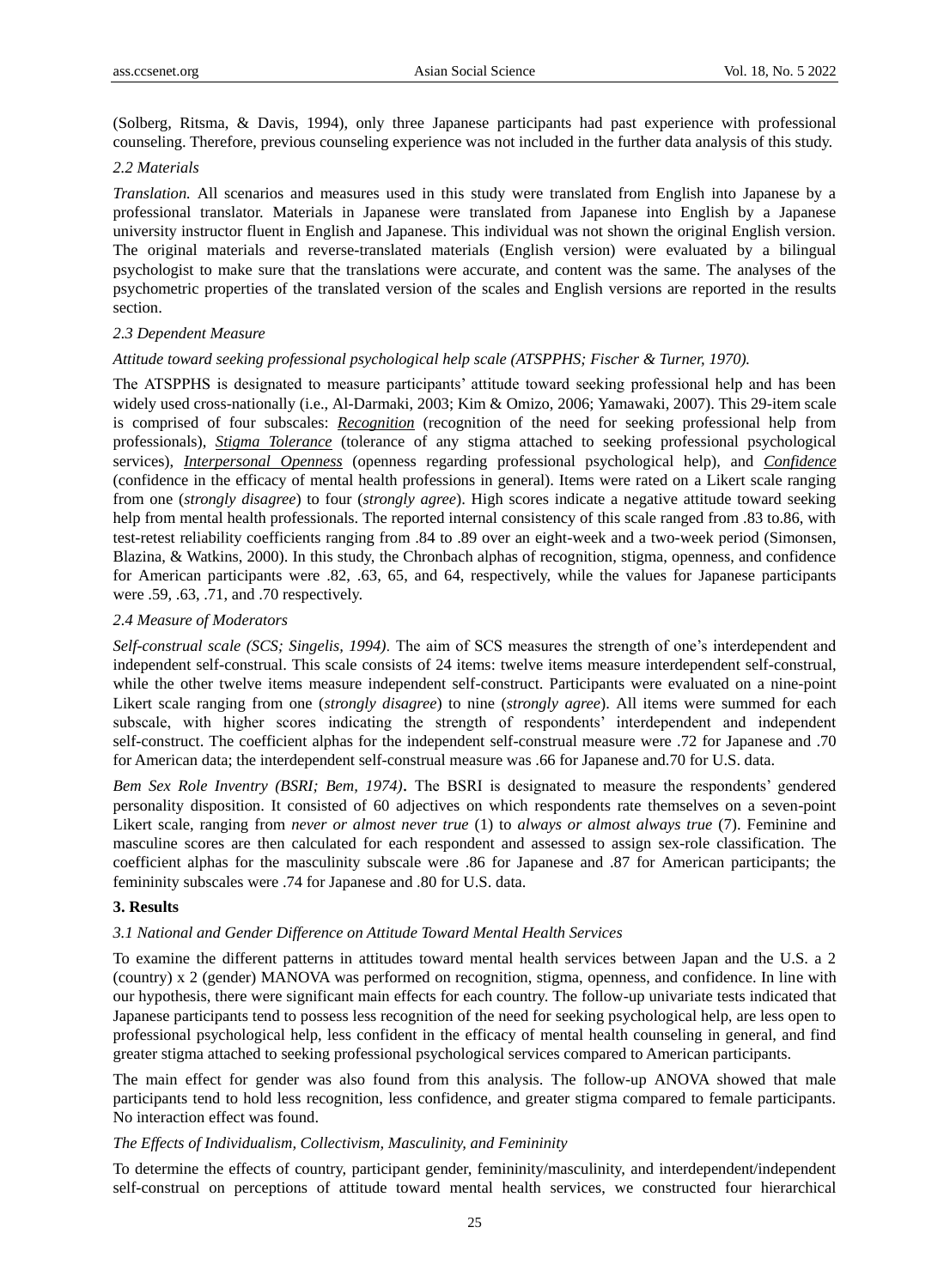regression models. In each model, the dependent variable was one of the four subscales of the ATSPPHS (recognition, stigma, openness, and confidence), and the independent variables were country, sex, interdependent self-construal (interdependent SC), independent self-construal (independent SC), femininity, and masculinity. All variables were first centered prior to analysis (as recommended by Jaccard, Turrisi, & Wann, 1990). The first step in each model involved entering the six independent variables as tests of the main effect for each variable. Two-way interactions between the country variable and measures of interdependent SC, independent SC, femininity, and masculinity and between sex and the measures of interdependent SC, independent SC, femininity, and masculinity were entered in the second step in each model. Results from each these are discussed below.

*Recognition of Psychological Help*. Individuals who scored high on femininity and collectivism and low on masculinity and individualism tended to recognize the need for psychological services. Collectivism is a significant predictor on recognizing the need for mental health services in the U.S., while it is not in Japan.

*Stigma Tolerance*. Individuals who scored high on masculinity and individualism and individuals who scored low on collectivism and femininity tend to show greater stigmas toward mental health professionals. Compared to American and female participants, Japanese and male participants feel greater stigmas toward mental health professionals.

*Openness to Psychological Help*. Individuals who are high on femininity and collectivism and low on masculinity individualism tend to be more open to psychological services. American participants showed greater openness toward psychological services than Japanese participants. There was no effect of participants' sex on openness. There were interaction effects of country x individualism and country x collectivism. Simple effects revealed that collectivism was a significant predictor for openness among the American sample, while it was not in the Japanese sample. While individualism was a significant predictor in both Japanese and American samples, the degree of effect was different.

*Confident in Mental Health Professionals*. Individuals who are high on femininity and collectivism and low on masculinity and individualism tend to hold greater confidence in psychological services. Compared to Japanese and male participants, American and female participants feel greater confidence toward mental health professionals. There were interaction effects of country x individualism and country x collectivism. Individualism was a significant predictor for confidence in Americans, but it was not in Japan. People who scored high on collectivism have greater confidence in services in Japan, but people who scored low on collectivism have greater confidence in services in America.

## **4. Discussion**

Overall, our hypotheses were supported from this study. As predicted, Japanese participants feel greater stigma and less recognition, openness, and confidence toward mental health services than Americans did. Furthermore, in line with our research hypothesis, male participants tend to show greater tolerance and less recognition and confidence toward mental health services than female participants. Interestingly, there was no difference between male and female participants on openness. The significant predictor of overall negative attitudes toward mental health professionals was the degree to which individuals held feminine and masculine traits. This result suggested that individuals who hold masculine traits, rather than their sex, tended to show negative attitudes toward mental health services. It is important for mental health professionals to educate college students who have high masculine traits to ameliorate their negative attitudes toward mental health professionals.

One of the major findings from this study was the different roles that individualism and collectivism play in Japan and America on attitudes toward mental health professionals. In the U.S., since it is widely believed that acculturation to the American culture (individualistic culture) from Asian culture (collectivistic culture) is associated with negative attitudes toward mental health services, Asian Americans (collectivistic culture) tend to underutilize mental health services. However, the results of this study related to attitudes toward mental health services show that, in some cases, individualism and collectivism did not predict the openness to, recognition of, and confidence in mental health professionals in Japan, while they were significant predictors in America. This suggests that although collectivism and individualism are important factors to ameliorate negative attitudes toward mental health services, they may not be helpful factors to reduce negative attitudes toward mental health services in Japan. Other cultural factors may influence negative attitudes toward mental health services in Japan.

#### **References**

Addis, M. E., & Mahalik, J. R. (2003). Men, masculinity, and the contexts of help seeking. *American Psychologist, 58*, 5-14. https://doi.org/10.1037/0003-066X.58.1.5

Al-Darmaki, F. R. (2003). Attitude toward seeking professional help: What really counts for United Arab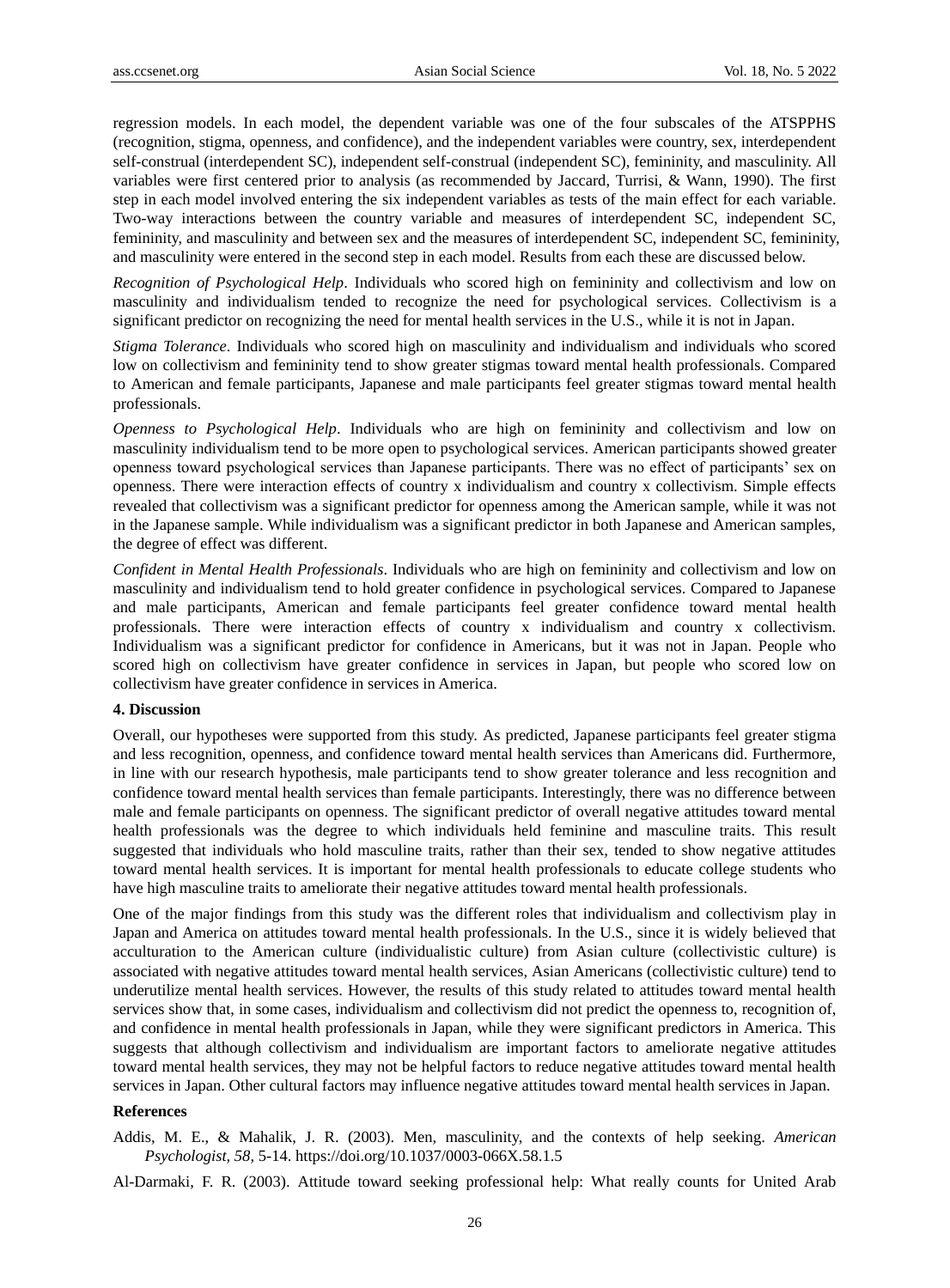Emirates university students. *Social Behavior and Personality, 31,* 497-508. https://doi.org/10.2224/sbp.2003.31.5.497

- Atkinson, D. R., Ponterotto, J. G., & Sanchez, A. R. (1984). Attitudes of Vietnamese and Anglo-American students toward counseling. *Journal of College Student Personnel, 25,* 448-452.
- Atkinson, D. R., & Gim, R. H. (1989). Asian-American cultural identity and attitudes toward mental heath services. *Journal of Counseling Psychology, 36*, 209-212. https://doi.org/10.1037/0022-0167.36.2.209
- Bem, S. L. (1974). The measurement of psychological androgyny. *Journal of Consulting and Clinical Psychology, 42*, 155-162. https://doi.org/10.1037/0022-0167.36.2.209
- Berger, J. M., Levant, R., & McMillan, K. K. (2005). Impact of gender role conflict, traditional masculinity ideology, alexithymia, and age on men's attitudes toward psychological help seeking. *Psychology of Men & Masculinity, 6*, 73-78. https://doi.org/10.1037/1524-9220.6.1.73
- Berry, J. W., Segall, M. H., & Kagitcibasi, C. (2002). *Handbook of cross-cultural psychology* (Vol. 3). Social behavior and applications. Boston: Allyn and Bacon.
- Fisher, E. H., & Turner, J. I. (1970). Orientations to seeking professional help: Development and research utility of an attitude scale. *Journal of Consulting and Clinical Psychology, 35*, 79-90. https://doi.org/10.1037/h0029636
- Kessler, R. C., McGonagle, K. A., Zhao, S., Nelson, C. B., Hughes, M., & Eshleman, S. (1994). Lifetime and 12-month prevalence of DSM-III-R psychiatric disorders in the United States: Results from the National Comorbididity Survey. *Archives of General Psychiatry, 51*, 8-19. https://doi.org/10.1001/archpsyc.1994.03950010008002
- Kim, B. S. K., & Omizo, M. M. (2006). Behavioral acculturation and encuturation and psychological functioning among Asian American college students. *Cultural Diversity and Ethnic Minority Psychologym, 12*, 245-258. https://doi.org/10.1037/1099-9809.12.2.245
- Kitamura, T. (1998). Psychiatric epidemiology in Japan: Toward psychological understanding of the etiology of minor psychiatric disorders. *Psychiatry and Clinical Neurosciences, 52*, S275-S277. https://doi.org/10.1111/j.1440-1819.1998.tb03243.x
- Nakane, Y. (1995). International cooperative study on mental diseases. *Seishin Shinkeiigaku Zasshi, 97*, 471-484.
- Narrow, W. E., Rae, D. S., & Robins, L. N. (2002). Revised prevalence based estimates of mental disorders in the United States: Using a clinical significance criterion to reconcile 2 surveys' estimates. *Archives of General Psychiatry, 59*, 115-123. https://doi.org/10.1001/archpsyc.59.2.115
- President's Commission on Mental Health. (1988). *Report to the President* (4 Vols.). Washington. DC: U.S. Government Printing Office.
- Regier, D. A., Myers, J. K., Kramer, M., Robins, L. N., Blazer, D. G., & Hough, R. L. (1984). The NIMH Epidemiologic Catchment Area Program: Historical context, major objectives, and study population characteristics. *Archives of General Psychiatry, 41*, 934-941. https://doi.org/10.1001/archpsyc.1984.01790210016003
- Root, M. P. P. (1985). Guidelines for facilitating therapy with Asian American clients. *Psychotherapy, 22*, 349-356. https://doi.org/10.1037/h0085514
- Simonsen, G., Blazina, C., & Watkins, C. E. (2000). Gender role conflict and psychological well-being among gay men. *Journal of Counseling Psychotherapy, 47*, 85-89. https://doi.org/10.1037/0022-0167.47.1.85
- Singelis, T. M. (1994). The measurement of independent and interdependent self-construals. *Personality and Social Psychology Bulletin, 20*, 580-591. https://doi.org/10.1177/0146167294205014
- Solberg, V. S., Ritsma, S., & Davis, B. J. (1994). Asian-American students' severity of problems and willingness to seek help from university counseling center: Roles of previous counseling experience, gender, and ethnicity. *Journal of Counseling Psychology, 4*, 275-279. https://doi.org/10.1037/0022-0167.41.3.275
- Sue, S. (1997). Community mental health services to minority groups: Some optimism, some pessimism. *American Psychologists, 32*, 616-624. https://doi.org/10.1037/0003-066X.32.8.616
- Sue, S., & McKinney, H. (1975). Asian American in the community mental health system. *American Journal of Orthopsychiatry, 45*, 111-118. https://doi.org/10.1111/j.1939-0025.1975.tb01172.x
- Yamamoto, J., James, Q. C., & Palley, N. (1998). Cultural problems in psychiatric therapy. *Archives of General*